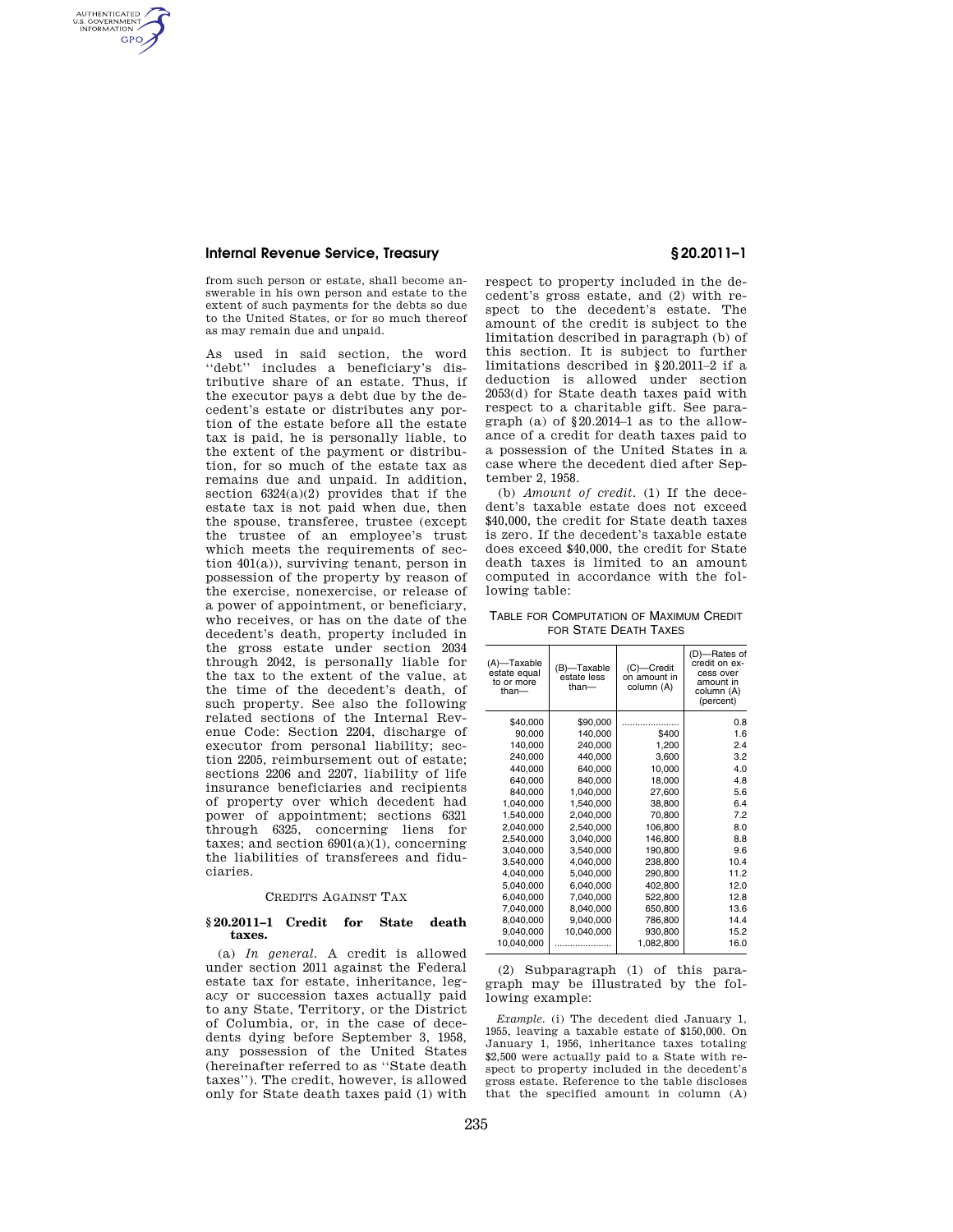nearest to but less than the value of the decedent's taxable estate is \$140,000. The maximum credit in respect of this amount, as indicated in column (C), is \$1,200. The amount by which the taxable estate exceeds the same specified amount is \$10,000. The maximum credit in respect of this amount, computed at the rate of 2.4 percent indicated in column (D), is \$240. Thus, the maximum credit in respect of the decedent's taxable estate of \$150,000 is \$1,440, even though \$2,500 in inheritance taxes was actually paid to the State.

(ii) If, in subdivision (i) of this example, the amount actually paid to the State was \$950, the credit for State death taxes would be limited to \$950. If, in subdivision (i) of this example, the decedent's taxable estate was \$35,000, no credit for State death taxes would be allowed.

(c) *Miscellaneous limitations and conditions to credit*—(1) *Period of limitations.*  The credit for State death taxes is limited under section 2011(c) to those taxes which were actually paid and for which a credit was claimed within four years after the filing of the estate tax return for the decedent's estate. If, however, a petition has been filed with the Tax Court of the United States for the redetermination of a deficiency within the time prescribed in section 6213(a), the credit is limited to those taxes which were actually paid and for which a credit was claimed within four years after the filing of the return or within 60 days after the decision of the Tax Court becomes final, whichever period is the last to expire. Similarly, if an extension of time has been granted under section 6161 for payment of the tax shown on the return, or of a deficiency, the credit is limited to those taxes which were actually paid and for which a credit was claimed within four years after the filing of the return, or before the date of the expiration of the period of the extension, whichever period is last to expire. If a claim for refund or credit of an overpayment of the Federal estate tax is filed within the time prescribed in section 6511, the credit for State death taxes is limited to such taxes as were actually paid and credit therefor claimed within four years after the filing of the return or before the expiration of 60 days from the date of mailing by certified or registered mail by the district director to the taxpayer of a notice of disallowance of any part of the claim, or before the expiration of 60 days after a deci-

# **§ 20.2011–1 26 CFR Ch. I (4–1–10 Edition)**

sion by any court of competent jurisdiction becomes final with respect to a timely suit instituted upon the claim, whichever period is the last to expire. See section 2015 for the applicable period of limitations for credit for State death taxes on reversionary or remainder interests if an election is made under section 6163(a) to postpone payment of the estate tax attributable to reversionary or remainder interests. If a claim for refund based on the credit for State death taxes is filed within the applicable period described in this subparagraph, a refund may be made despite the general limitation provisions of sections 6511 and 6512. Any refund based on the credit described in this section shall be made without interest.

(2) *Submission of evidence.* Before the credit for State death taxes is allowed, evidence that such taxes have been paid must be submitted to the district director. The district director may require the submission of a certificate from the proper officer of the taxing State, Territory, or possession of the United States, or the District of Columbia, showing: (i) The total amount of tax imposed (before adding interest and penalties and before allowing discount); (ii) the amount of any discount allowed; (iii) the amount of any penalties and interest imposed or charged; (iv) the total amount actually paid in cash; and (v) the date or dates of payment. If the amount of these taxes has been redetermined, the amount finally determined should be stated. The required evidence should be filed with the return, but if that is not convenient or possible, then it should be submitted as soon thereafter as practicable. The district director may require the submission of such additional proof as is deemed necessary to establish the right to the credit. For example, he may require the submission of a certificate of the proper officer of the taxing jurisdiction showing (vi) whether a claim for refund of any part of the State death tax is pending and (vii) whether a refund of any part thereof has been authorized, and if a refund has been made, its date and amount, and a description of the property or interest in respect of which the refund was made. The district director may also require an itemized list of the property